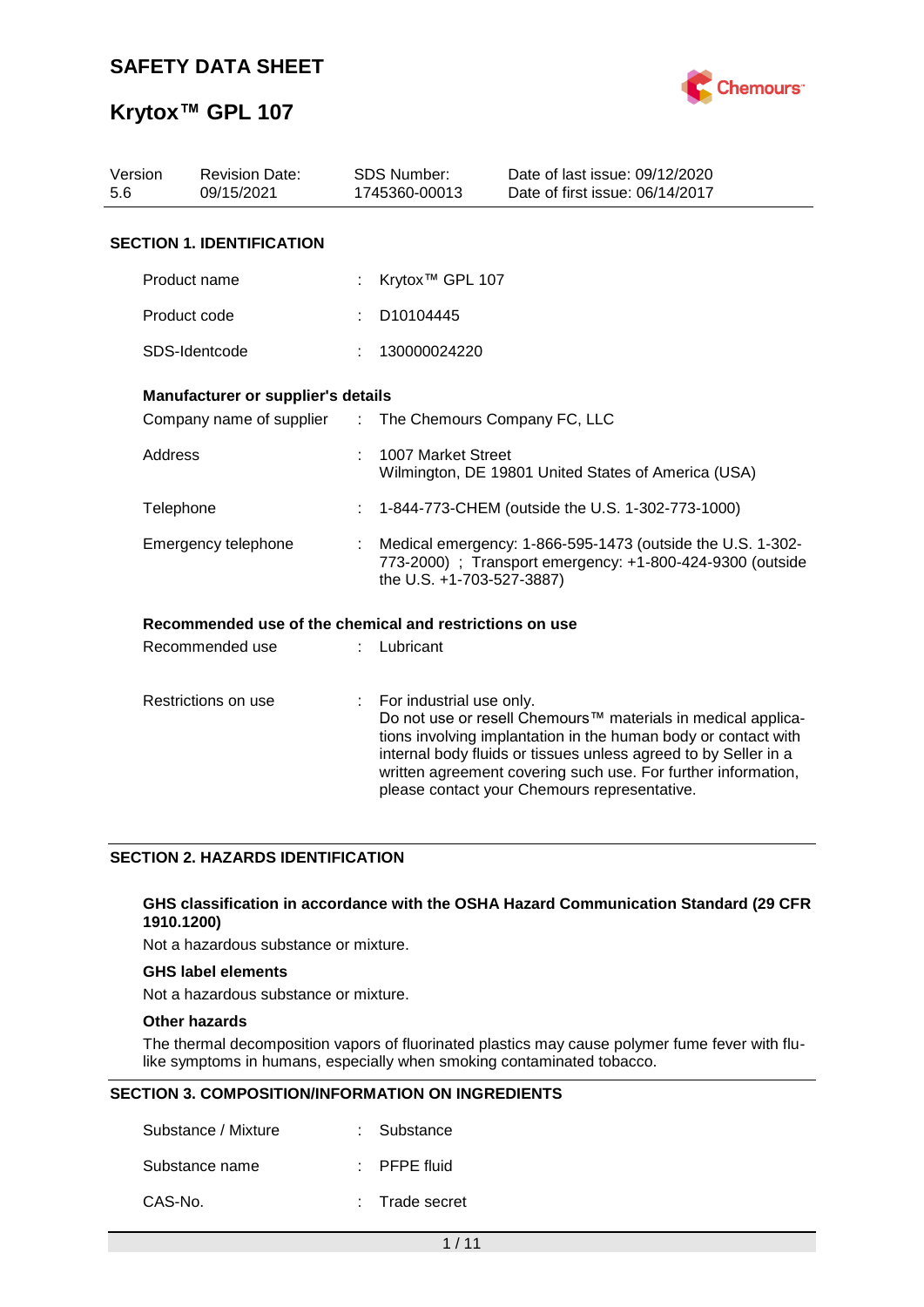

| Version | <b>Revision Date:</b> | SDS Number:   | Date of last issue: 09/12/2020  |
|---------|-----------------------|---------------|---------------------------------|
| 5.6     | 09/15/2021            | 1745360-00013 | Date of first issue: 06/14/2017 |
|         |                       |               |                                 |

## **Components**

No hazardous ingredients

# **SECTION 4. FIRST AID MEASURES**

| If inhaled                                                        |    | If inhaled, remove to fresh air.<br>Get medical attention if symptoms occur.                                                                                                                                                                                                                                                               |
|-------------------------------------------------------------------|----|--------------------------------------------------------------------------------------------------------------------------------------------------------------------------------------------------------------------------------------------------------------------------------------------------------------------------------------------|
| In case of skin contact                                           | ÷. | Wash with water and soap as a precaution.<br>Get medical attention if symptoms occur.                                                                                                                                                                                                                                                      |
| In case of eye contact                                            |    | : Flush eyes with water as a precaution.<br>Get medical attention if irritation develops and persists.                                                                                                                                                                                                                                     |
| If swallowed                                                      | ÷. | If swallowed, DO NOT induce vomiting.<br>Get medical attention if symptoms occur.<br>Rinse mouth thoroughly with water.                                                                                                                                                                                                                    |
| Most important symptoms<br>and effects, both acute and<br>delayed | ÷  | Inhalation may provoke the following symptoms:<br>Polymer fume fever<br>Skin contact may provoke the following symptoms:<br>Redness<br>Eye contact may provoke the following symptoms<br><b>Blurred vision</b><br><b>Discomfort</b><br>Lachrymation<br>Inhalation may provoke the following symptoms:<br>Irritation<br>Shortness of breath |
| Protection of first-aiders                                        |    | No special precautions are necessary for first aid responders.                                                                                                                                                                                                                                                                             |
| Notes to physician                                                |    | Treat symptomatically and supportively.                                                                                                                                                                                                                                                                                                    |

### **SECTION 5. FIRE-FIGHTING MEASURES**

| Suitable extinguishing media :           |      | Not applicable<br>Will not burn                                                                                                |
|------------------------------------------|------|--------------------------------------------------------------------------------------------------------------------------------|
| Unsuitable extinguishing<br>media        | ÷.   | Not applicable<br>Will not burn                                                                                                |
| Specific hazards during fire<br>fighting |      | Exposure to combustion products may be a hazard to health.                                                                     |
| Hazardous combustion prod-<br>ucts       |      | Hydrogen fluoride<br>carbonyl fluoride<br>potentially toxic fluorinated compounds<br>aerosolized particulates<br>Carbon oxides |
| Specific extinguishing meth-             | t in | Use extinguishing measures that are appropriate to local cir-                                                                  |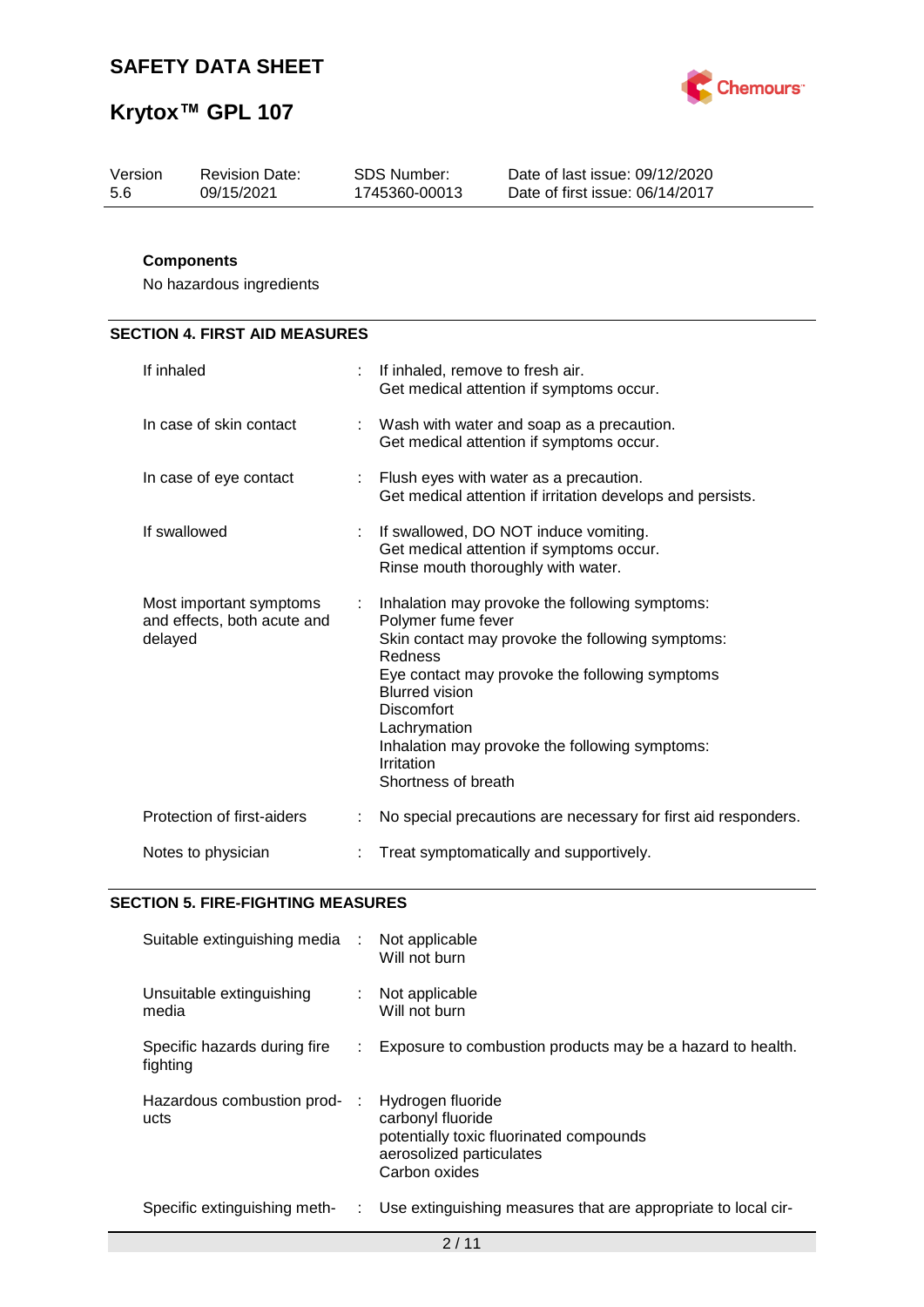

| Version<br>5.6 | <b>Revision Date:</b><br>09/15/2021                                             |   | SDS Number:<br>1745360-00013                                                | Date of last issue: 09/12/2020<br>Date of first issue: 06/14/2017                                                                                                                                                                                                                                                                                                                                                                                                                                                                                                                                                        |
|----------------|---------------------------------------------------------------------------------|---|-----------------------------------------------------------------------------|--------------------------------------------------------------------------------------------------------------------------------------------------------------------------------------------------------------------------------------------------------------------------------------------------------------------------------------------------------------------------------------------------------------------------------------------------------------------------------------------------------------------------------------------------------------------------------------------------------------------------|
|                | ods                                                                             |   | SO.<br>Evacuate area.                                                       | cumstances and the surrounding environment.<br>Use water spray to cool unopened containers.<br>Remove undamaged containers from fire area if it is safe to do                                                                                                                                                                                                                                                                                                                                                                                                                                                            |
|                | Special protective equipment :<br>for fire-fighters                             |   | necessary.                                                                  | Wear self-contained breathing apparatus for firefighting if<br>Use personal protective equipment.                                                                                                                                                                                                                                                                                                                                                                                                                                                                                                                        |
|                | <b>SECTION 6. ACCIDENTAL RELEASE MEASURES</b>                                   |   |                                                                             |                                                                                                                                                                                                                                                                                                                                                                                                                                                                                                                                                                                                                          |
|                | Personal precautions, protec- :<br>tive equipment and emer-<br>gency procedures |   |                                                                             | Follow safe handling advice (see section 7) and personal pro-<br>tective equipment recommendations (see section 8).                                                                                                                                                                                                                                                                                                                                                                                                                                                                                                      |
|                | Environmental precautions                                                       | ÷ | Avoid release to the environment.<br>oil barriers).<br>cannot be contained. | Prevent further leakage or spillage if safe to do so.<br>Prevent spreading over a wide area (e.g., by containment or<br>Retain and dispose of contaminated wash water.<br>Local authorities should be advised if significant spillages                                                                                                                                                                                                                                                                                                                                                                                   |
|                | Methods and materials for<br>containment and cleaning up                        |   | bent.<br>which regulations are applicable.                                  | Soak up with inert absorbent material.<br>For large spills, provide diking or other appropriate contain-<br>ment to keep material from spreading. If diked material can be<br>pumped, store recovered material in appropriate container.<br>Clean up remaining materials from spill with suitable absor-<br>Local or national regulations may apply to releases and dispo-<br>sal of this material, as well as those materials and items em-<br>ployed in the cleanup of releases. You will need to determine<br>Sections 13 and 15 of this SDS provide information regarding<br>certain local or national requirements. |

## **SECTION 7. HANDLING AND STORAGE**

| <b>Technical measures</b>   |    | : See Engineering measures under EXPOSURE<br>CONTROLS/PERSONAL PROTECTION section.                                                                                                                                         |
|-----------------------------|----|----------------------------------------------------------------------------------------------------------------------------------------------------------------------------------------------------------------------------|
| Local/Total ventilation     |    | : Use only with adequate ventilation.                                                                                                                                                                                      |
| Advice on safe handling     | ÷. | Handle in accordance with good industrial hygiene and safety<br>practice, based on the results of the workplace exposure as-<br>sessment<br>Take care to prevent spills, waste and minimize release to the<br>environment. |
| Conditions for safe storage | ÷. | Keep in properly labeled containers.<br>Store in accordance with the particular national regulations.                                                                                                                      |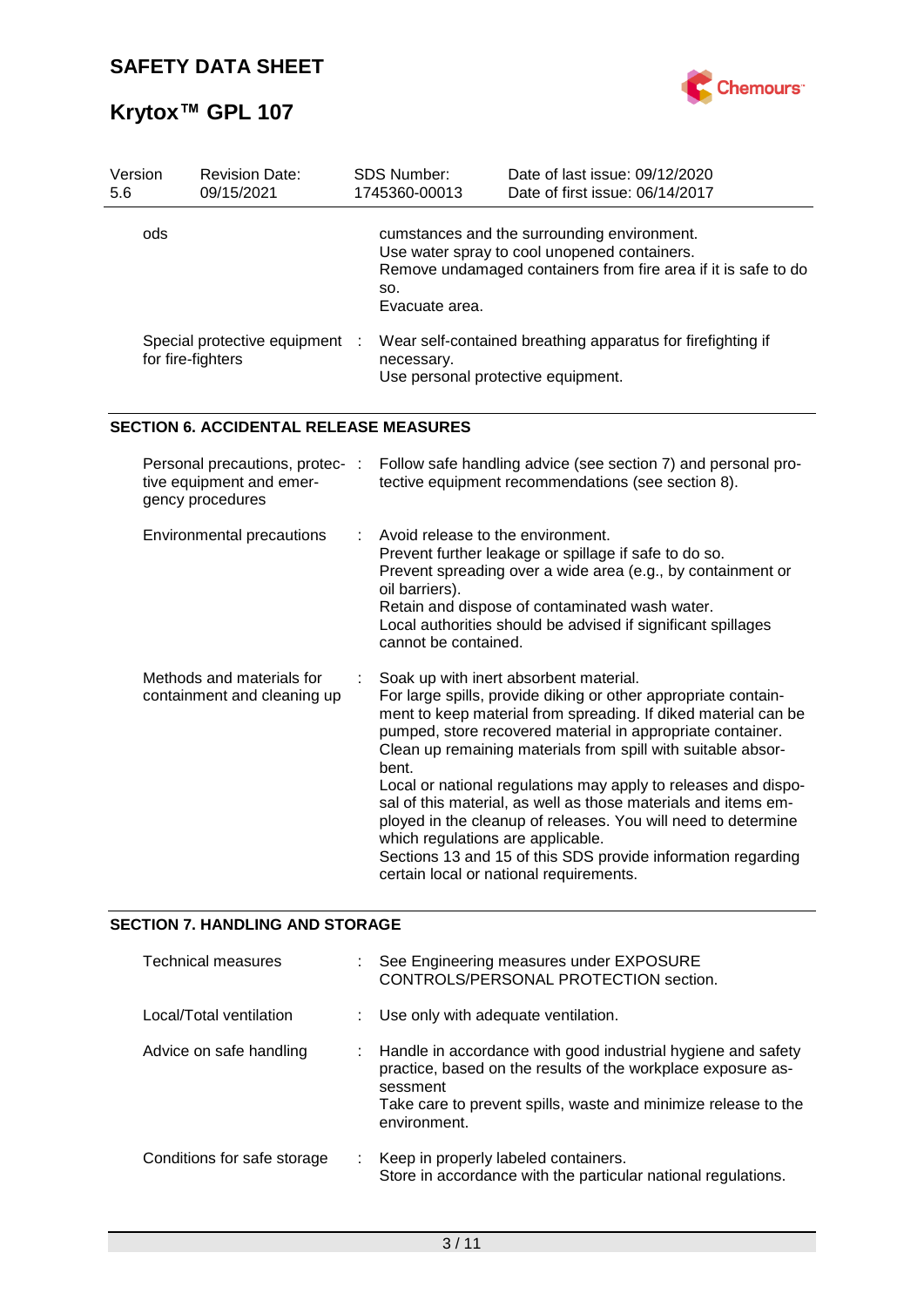

| Version<br>5.6 | <b>Revision Date:</b><br>09/15/2021           | SDS Number:<br>1745360-00013 | Date of last issue: 09/12/2020<br>Date of first issue: 06/14/2017 |
|----------------|-----------------------------------------------|------------------------------|-------------------------------------------------------------------|
|                | Materials to avoid                            |                              | : No special restrictions on storage with other products.         |
|                | Further information on stor-<br>age stability |                              | : No decomposition if stored and applied as directed.             |

### **SECTION 8. EXPOSURE CONTROLS/PERSONAL PROTECTION**

### **Ingredients with workplace control parameters**

Contains no substances with occupational exposure limit values.

### **Occupational exposure limits of decomposition products**

| Components          | CAS-No.   | Value type<br>(Form of<br>exposure) | Control parame-<br>ters / Permissible<br>concentration | <b>Basis</b>        |
|---------------------|-----------|-------------------------------------|--------------------------------------------------------|---------------------|
| Hydrofluoric acid   | 7664-39-3 | <b>TWA</b>                          | $0.5$ ppm<br>(Fluorine)                                | <b>ACGIH</b>        |
|                     |           | $\mathsf{C}$                        | 2 ppm<br>(Fluorine)                                    | <b>ACGIH</b>        |
|                     |           | $\mathsf{C}$                        | 6 ppm<br>$5$ mg/m <sup>3</sup>                         | <b>NIOSH REL</b>    |
|                     |           | <b>TWA</b>                          | 3 ppm<br>$2.5 \text{ mg/m}^3$                          | <b>NIOSH REL</b>    |
|                     |           | <b>TWA</b>                          | 3 ppm                                                  | OSHA Z-2            |
| Carbonyl difluoride | 353-50-4  | <b>TWA</b>                          | 2 ppm                                                  | <b>ACGIH</b>        |
|                     |           | <b>STEL</b>                         | 5 ppm                                                  | <b>ACGIH</b>        |
|                     |           | <b>TWA</b>                          | 2 ppm<br>$5 \text{ mg/m}^3$                            | <b>NIOSH REL</b>    |
|                     |           | <b>ST</b>                           | 5 ppm<br>$15$ mg/m <sup>3</sup>                        | <b>NIOSH REL</b>    |
| Carbon dioxide      | 124-38-9  | <b>TWA</b>                          | 5,000 ppm                                              | <b>ACGIH</b>        |
|                     |           | <b>STEL</b>                         | 30,000 ppm                                             | <b>ACGIH</b>        |
|                     |           | <b>TWA</b>                          | $\overline{5,000}$ ppm<br>9,000 mg/m <sup>3</sup>      | <b>NIOSH REL</b>    |
|                     |           | <b>ST</b>                           | 30,000 ppm<br>54,000 mg/m <sup>3</sup>                 | <b>NIOSH REL</b>    |
|                     |           | <b>TWA</b>                          | 5,000 ppm<br>$9,000$ mg/m <sup>3</sup>                 | OSHA <sub>Z-1</sub> |
| Carbon monoxide     | 630-08-0  | <b>TWA</b>                          | 25 ppm                                                 | <b>ACGIH</b>        |
|                     |           | <b>TWA</b>                          | 35 ppm<br>40 mg/m <sup>3</sup>                         | <b>NIOSH REL</b>    |
|                     |           | $\overline{\text{c}}$               | 200 ppm<br>229 mg/m <sup>3</sup>                       | <b>NIOSH REL</b>    |
|                     |           | <b>TWA</b>                          | 50 ppm<br>55 mg/m <sup>3</sup>                         | OSHA <sub>Z-1</sub> |

**Engineering measures** : Processing may form hazardous compounds (see section 10).

> Ensure adequate ventilation, especially in confined areas. Minimize workplace exposure concentrations.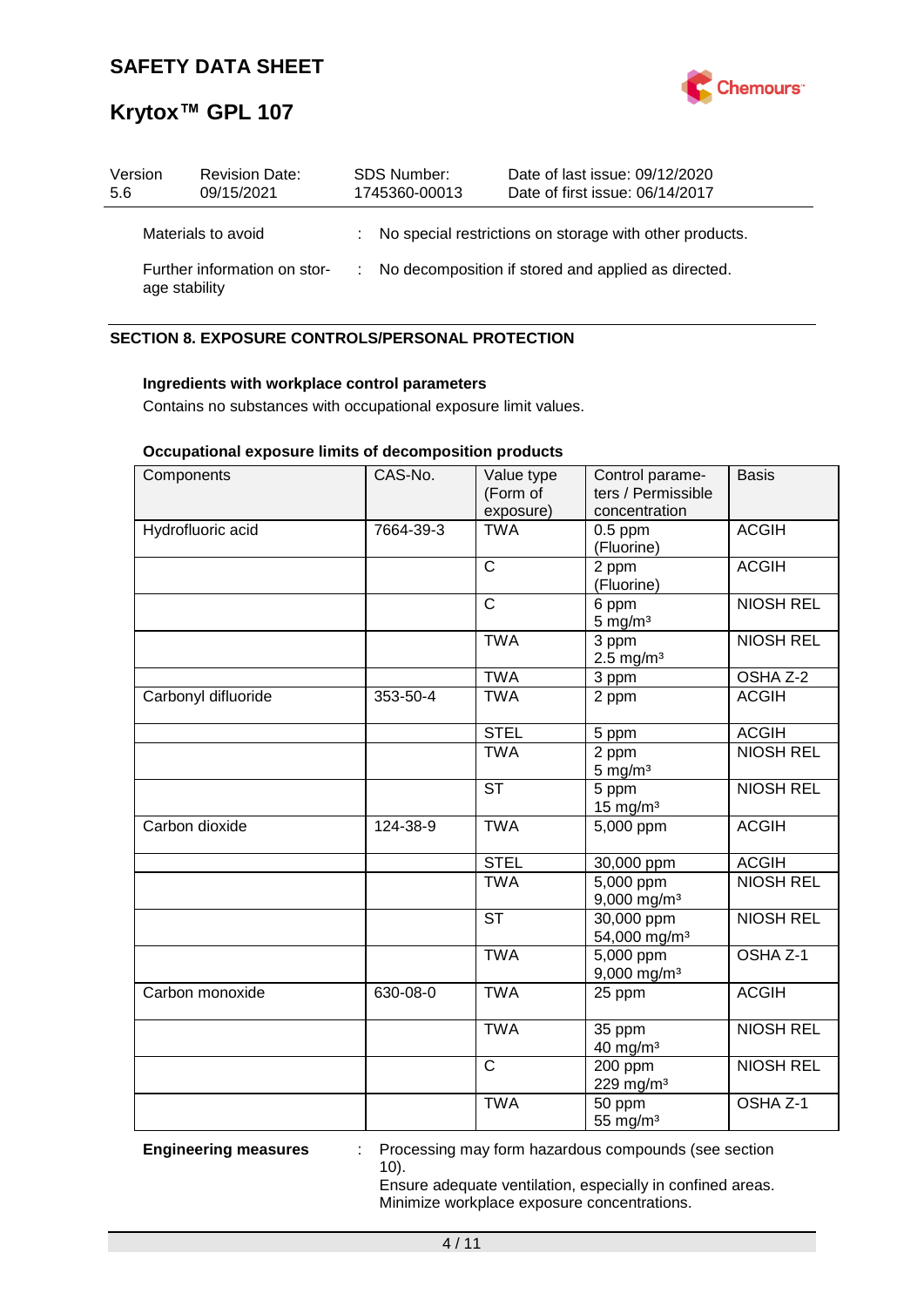

| Version | <b>Revision Date:</b> | SDS Number:   | Date of last issue: 09/12/2020  |
|---------|-----------------------|---------------|---------------------------------|
| -5.6    | 09/15/2021            | 1745360-00013 | Date of first issue: 06/14/2017 |

## **Personal protective equipment**

| Respiratory protection   |  | : General and local exhaust ventilation is recommended to<br>maintain vapor exposures below recommended limits. Where<br>concentrations are above recommended limits or are<br>unknown, appropriate respiratory protection should be worn.<br>Follow OSHA respirator regulations (29 CFR 1910.134) and<br>use NIOSH/MSHA approved respirators. Protection provided<br>by air purifying respirators against exposure to any hazar-<br>dous chemical is limited. Use a positive pressure air supplied<br>respirator if there is any potential for uncontrolled release,<br>exposure levels are unknown, or any other circumstance<br>where air purifying respirators may not provide adequate<br>protection. |  |
|--------------------------|--|------------------------------------------------------------------------------------------------------------------------------------------------------------------------------------------------------------------------------------------------------------------------------------------------------------------------------------------------------------------------------------------------------------------------------------------------------------------------------------------------------------------------------------------------------------------------------------------------------------------------------------------------------------------------------------------------------------|--|
| Hand protection          |  |                                                                                                                                                                                                                                                                                                                                                                                                                                                                                                                                                                                                                                                                                                            |  |
| Remarks                  |  | Wash hands before breaks and at the end of workday.                                                                                                                                                                                                                                                                                                                                                                                                                                                                                                                                                                                                                                                        |  |
| Eye protection           |  | : Wear the following personal protective equipment:<br>Safety glasses                                                                                                                                                                                                                                                                                                                                                                                                                                                                                                                                                                                                                                      |  |
| Skin and body protection |  | Skin should be washed after contact.                                                                                                                                                                                                                                                                                                                                                                                                                                                                                                                                                                                                                                                                       |  |
| Hygiene measures         |  | If exposure to chemical is likely during typical use, provide<br>eye flushing systems and safety showers close to the wor-<br>king place.<br>When using do not eat, drink or smoke.<br>Wash contaminated clothing before re-use.                                                                                                                                                                                                                                                                                                                                                                                                                                                                           |  |

### **SECTION 9. PHYSICAL AND CHEMICAL PROPERTIES**

| Appearance                                                     | ÷              | viscous liquid                                      |
|----------------------------------------------------------------|----------------|-----------------------------------------------------|
| Color                                                          | ÷              | colorless                                           |
| Odor                                                           | ÷              | odorless                                            |
| <b>Odor Threshold</b>                                          | ÷.             | No data available                                   |
| рH                                                             | $\therefore$ 7 |                                                     |
| Melting point/freezing point                                   | $\mathbb{R}^n$ | No data available                                   |
| Initial boiling point and boiling : No data available<br>range |                |                                                     |
| Flash point                                                    | ÷              | Method: Pensky-Martens closed cup<br>does not flash |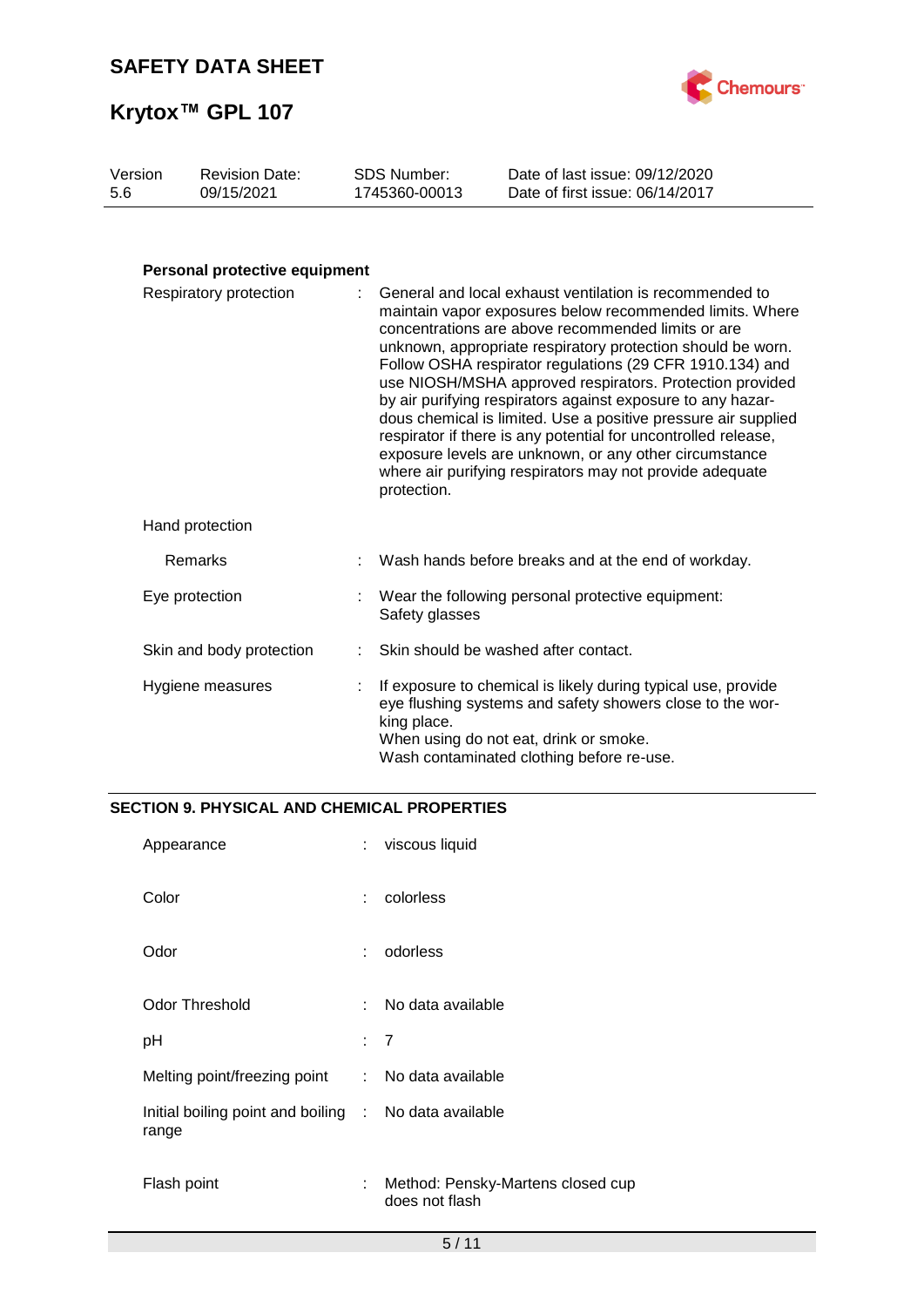# **Krytox™ GPL 107**



| Version<br>5.6 | <b>Revision Date:</b><br>09/15/2021                 |    | SDS Number:<br>1745360-00013 | Date of last issue: 09/12/2020<br>Date of first issue: 06/14/2017 |
|----------------|-----------------------------------------------------|----|------------------------------|-------------------------------------------------------------------|
|                |                                                     |    |                              |                                                                   |
|                | Evaporation rate                                    | ÷  | No data available            |                                                                   |
|                | Flammability (solid, gas)                           | ÷  | Not applicable               |                                                                   |
|                | Flammability (liquids)                              |    | Will not burn                |                                                                   |
|                | Upper explosion limit / Upper<br>flammability limit | ÷  | No data available            |                                                                   |
|                | Lower explosion limit / Lower<br>flammability limit | ÷  | No data available            |                                                                   |
|                | Vapor pressure                                      | ÷  | No data available            |                                                                   |
|                | Relative vapor density                              |    | No data available            |                                                                   |
|                | Relative density                                    |    | $1.86 - 1.91$                |                                                                   |
|                | Solubility(ies)<br>Water solubility                 |    | insoluble                    |                                                                   |
|                | Partition coefficient: n-<br>octanol/water          |    | No data available            |                                                                   |
|                | Autoignition temperature                            |    | No data available            |                                                                   |
|                | Decomposition temperature                           | ÷. | 662 °F / 350 °C              |                                                                   |
| Viscosity      | Viscosity, kinematic                                | ÷  | No data available            |                                                                   |
|                | <b>Explosive properties</b>                         | ÷  | Not explosive                |                                                                   |
|                | Oxidizing properties                                |    |                              | The substance or mixture is not classified as oxidizing.          |
| Particle size  |                                                     |    | Not applicable               |                                                                   |

### **SECTION 10. STABILITY AND REACTIVITY**

| Reactivity             | Not classified as a reactivity hazard.                                                                        |
|------------------------|---------------------------------------------------------------------------------------------------------------|
| Chemical stability     | Stable under normal conditions.                                                                               |
| tions                  | Possibility of hazardous reac- : Hazardous decomposition products will be formed at elevated<br>temperatures. |
| Conditions to avoid    | None known.                                                                                                   |
| Incompatible materials | None.                                                                                                         |
|                        |                                                                                                               |

**Hazardous decomposition products** Thermal decomposition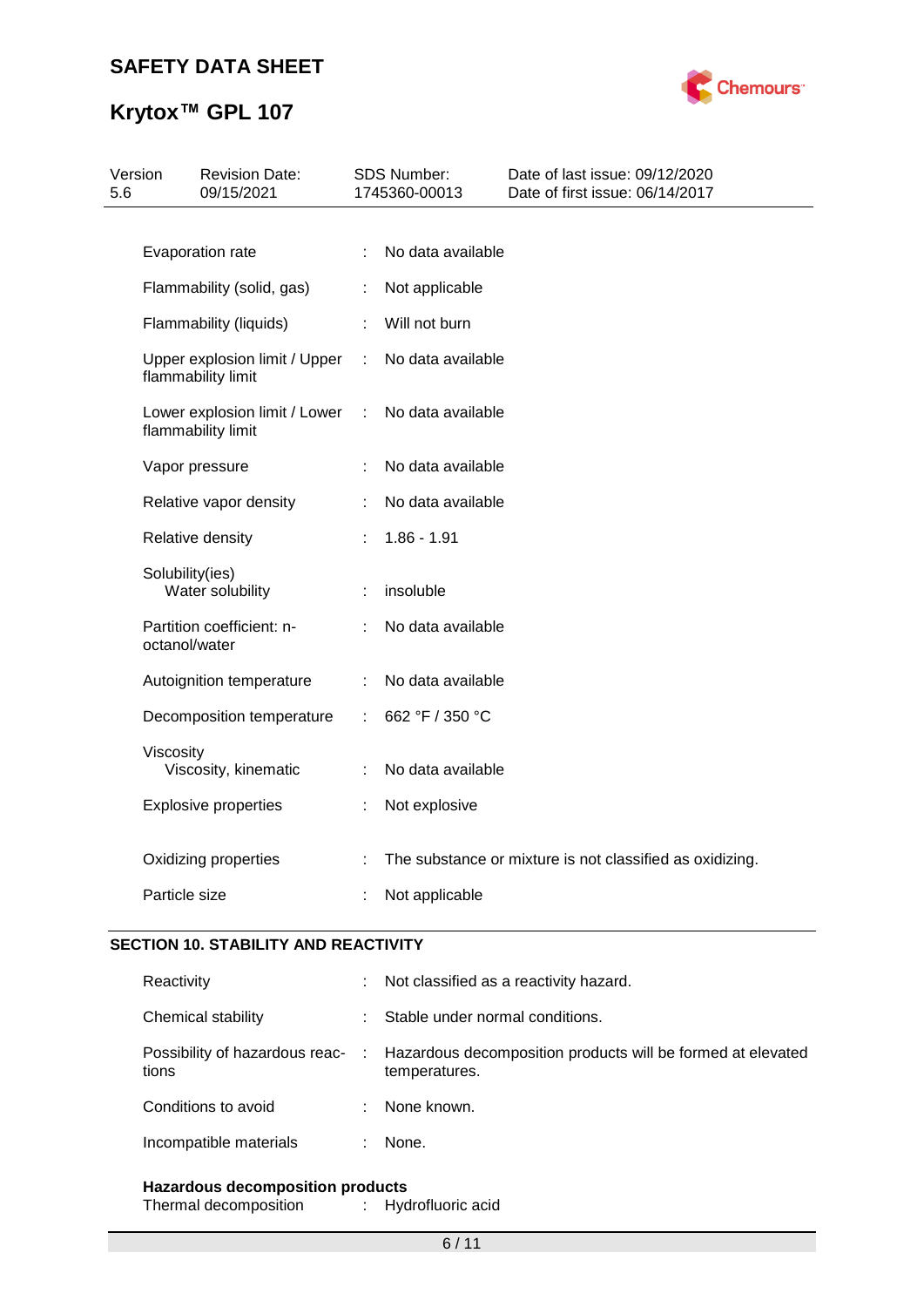

| Version<br>5.6 | 09/15/2021                                             | <b>Revision Date:</b>             | <b>SDS Number:</b><br>1745360-00013                      | Date of last issue: 09/12/2020<br>Date of first issue: 06/14/2017                                                                                           |
|----------------|--------------------------------------------------------|-----------------------------------|----------------------------------------------------------|-------------------------------------------------------------------------------------------------------------------------------------------------------------|
|                |                                                        |                                   | Carbonyl difluoride<br>Carbon dioxide<br>Carbon monoxide |                                                                                                                                                             |
|                |                                                        |                                   | <b>SECTION 11. TOXICOLOGICAL INFORMATION</b>             |                                                                                                                                                             |
|                | Inhalation<br>Skin contact<br>Ingestion<br>Eye contact |                                   | Information on likely routes of exposure                 |                                                                                                                                                             |
|                | <b>Acute toxicity</b>                                  |                                   | Not classified based on available information.           |                                                                                                                                                             |
|                | <b>Skin corrosion/irritation</b>                       |                                   |                                                          |                                                                                                                                                             |
|                |                                                        |                                   | Not classified based on available information.           |                                                                                                                                                             |
|                |                                                        | Serious eye damage/eye irritation |                                                          |                                                                                                                                                             |
|                |                                                        | Respiratory or skin sensitization | Not classified based on available information.           |                                                                                                                                                             |
|                | <b>Skin sensitization</b>                              |                                   |                                                          |                                                                                                                                                             |
|                |                                                        |                                   | Not classified based on available information.           |                                                                                                                                                             |
|                |                                                        | <b>Respiratory sensitization</b>  |                                                          |                                                                                                                                                             |
|                | <b>Germ cell mutagenicity</b>                          |                                   | Not classified based on available information.           |                                                                                                                                                             |
|                |                                                        |                                   | Not classified based on available information.           |                                                                                                                                                             |
|                | Carcinogenicity<br><b>IARC</b>                         |                                   | Not classified based on available information.           | No ingredient of this product present at levels greater than or equal to 0.1% is<br>identified as probable, possible or confirmed human carcinogen by IARC. |
|                | <b>OSHA</b>                                            |                                   | on OSHA's list of regulated carcinogens.                 | No component of this product present at levels greater than or equal to 0.1% is                                                                             |
| <b>NTP</b>     |                                                        |                                   |                                                          | No ingredient of this product present at levels greater than or equal to 0.1% is<br>identified as a known or anticipated carcinogen by NTP.                 |
|                | <b>Reproductive toxicity</b>                           |                                   |                                                          |                                                                                                                                                             |
|                |                                                        |                                   | Not classified based on available information.           |                                                                                                                                                             |
|                | <b>STOT-single exposure</b>                            |                                   |                                                          |                                                                                                                                                             |
|                |                                                        |                                   | Not classified based on available information.           |                                                                                                                                                             |
|                |                                                        | <b>STOT-repeated exposure</b>     | Not classified based on available information.           |                                                                                                                                                             |
|                | <b>Aspiration toxicity</b>                             |                                   |                                                          |                                                                                                                                                             |
|                |                                                        |                                   | Not classified based on available information.           |                                                                                                                                                             |
|                |                                                        |                                   | $7/11$                                                   |                                                                                                                                                             |
|                |                                                        |                                   |                                                          |                                                                                                                                                             |
|                |                                                        |                                   |                                                          |                                                                                                                                                             |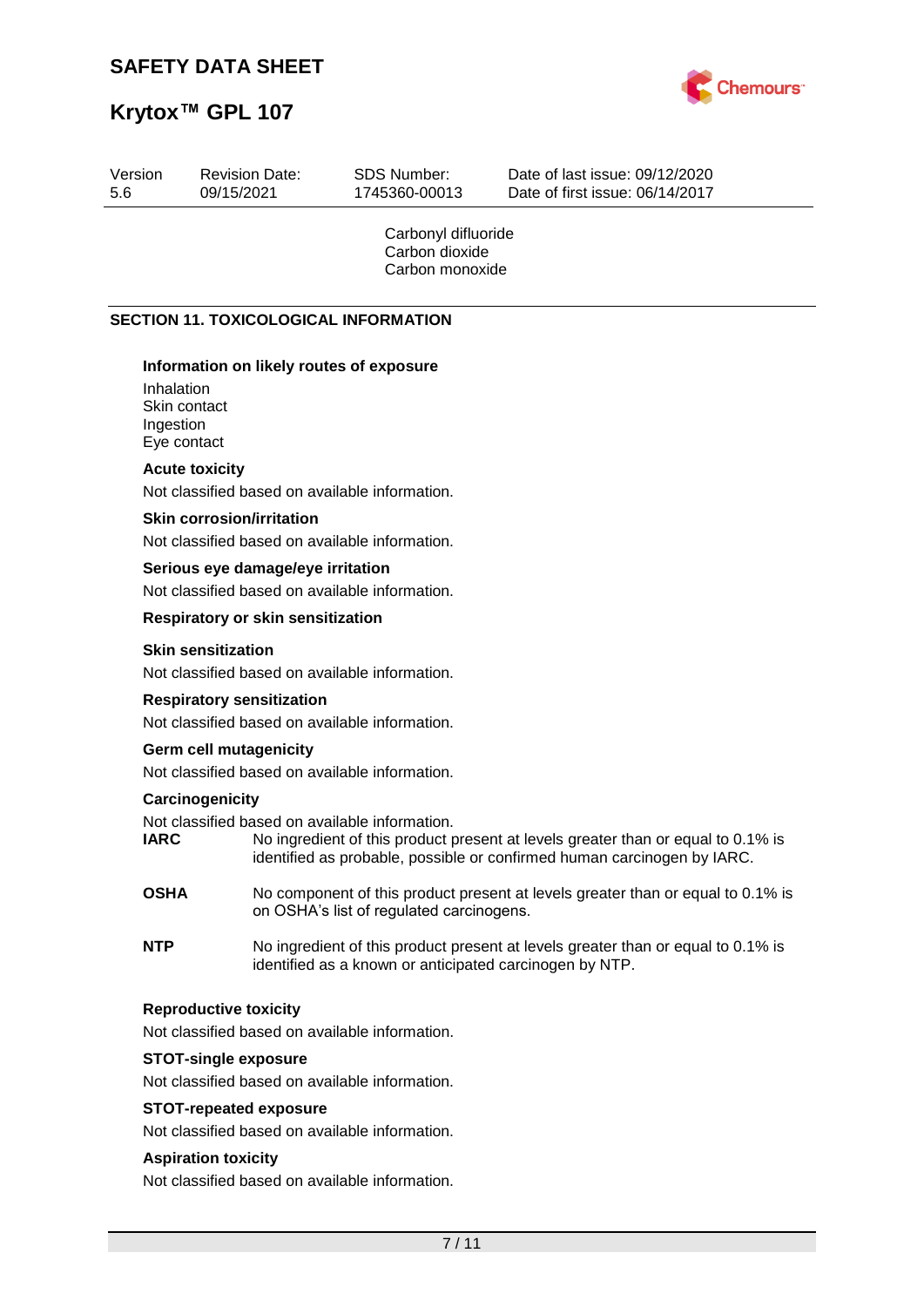

# **Krytox™ GPL 107**

| Version<br>5.6 | <b>Revision Date:</b><br>09/15/2021        | <b>SDS Number:</b><br>1745360-00013 | Date of last issue: 09/12/2020<br>Date of first issue: 06/14/2017 |  |  |  |  |
|----------------|--------------------------------------------|-------------------------------------|-------------------------------------------------------------------|--|--|--|--|
|                |                                            |                                     |                                                                   |  |  |  |  |
|                | <b>SECTION 12. ECOLOGICAL INFORMATION</b>  |                                     |                                                                   |  |  |  |  |
|                | <b>Ecotoxicity</b>                         |                                     |                                                                   |  |  |  |  |
|                | No data available                          |                                     |                                                                   |  |  |  |  |
|                | <b>Persistence and degradability</b>       |                                     |                                                                   |  |  |  |  |
|                | No data available                          |                                     |                                                                   |  |  |  |  |
|                | <b>Bioaccumulative potential</b>           |                                     |                                                                   |  |  |  |  |
|                | No data available                          |                                     |                                                                   |  |  |  |  |
|                | <b>Mobility in soil</b>                    |                                     |                                                                   |  |  |  |  |
|                | No data available                          |                                     |                                                                   |  |  |  |  |
|                | Other adverse effects                      |                                     |                                                                   |  |  |  |  |
|                | No data available                          |                                     |                                                                   |  |  |  |  |
|                | <b>SECTION 13. DISPOSAL CONSIDERATIONS</b> |                                     |                                                                   |  |  |  |  |
|                |                                            |                                     |                                                                   |  |  |  |  |
|                | Disposal methods                           |                                     |                                                                   |  |  |  |  |

| Waste from residues    | Dispose of in accordance with local regulations.                                                                                                               |
|------------------------|----------------------------------------------------------------------------------------------------------------------------------------------------------------|
| Contaminated packaging | Empty containers should be taken to an approved waste<br>handling site for recycling or disposal.<br>If not otherwise specified: Dispose of as unused product. |

### **SECTION 14. TRANSPORT INFORMATION**

### **International Regulations**

### **UNRTDG**

Not regulated as a dangerous good

### **IATA-DGR**

Not regulated as a dangerous good

### **IMDG-Code**

Not regulated as a dangerous good

### **Transport in bulk according to Annex II of MARPOL 73/78 and the IBC Code**

Not applicable for product as supplied.

### **Domestic regulation**

**49 CFR** Not regulated as a dangerous good

# **Special precautions for user**

Not applicable

### **SECTION 15. REGULATORY INFORMATION**

### **CERCLA Reportable Quantity**

This material does not contain any components with a CERCLA RQ.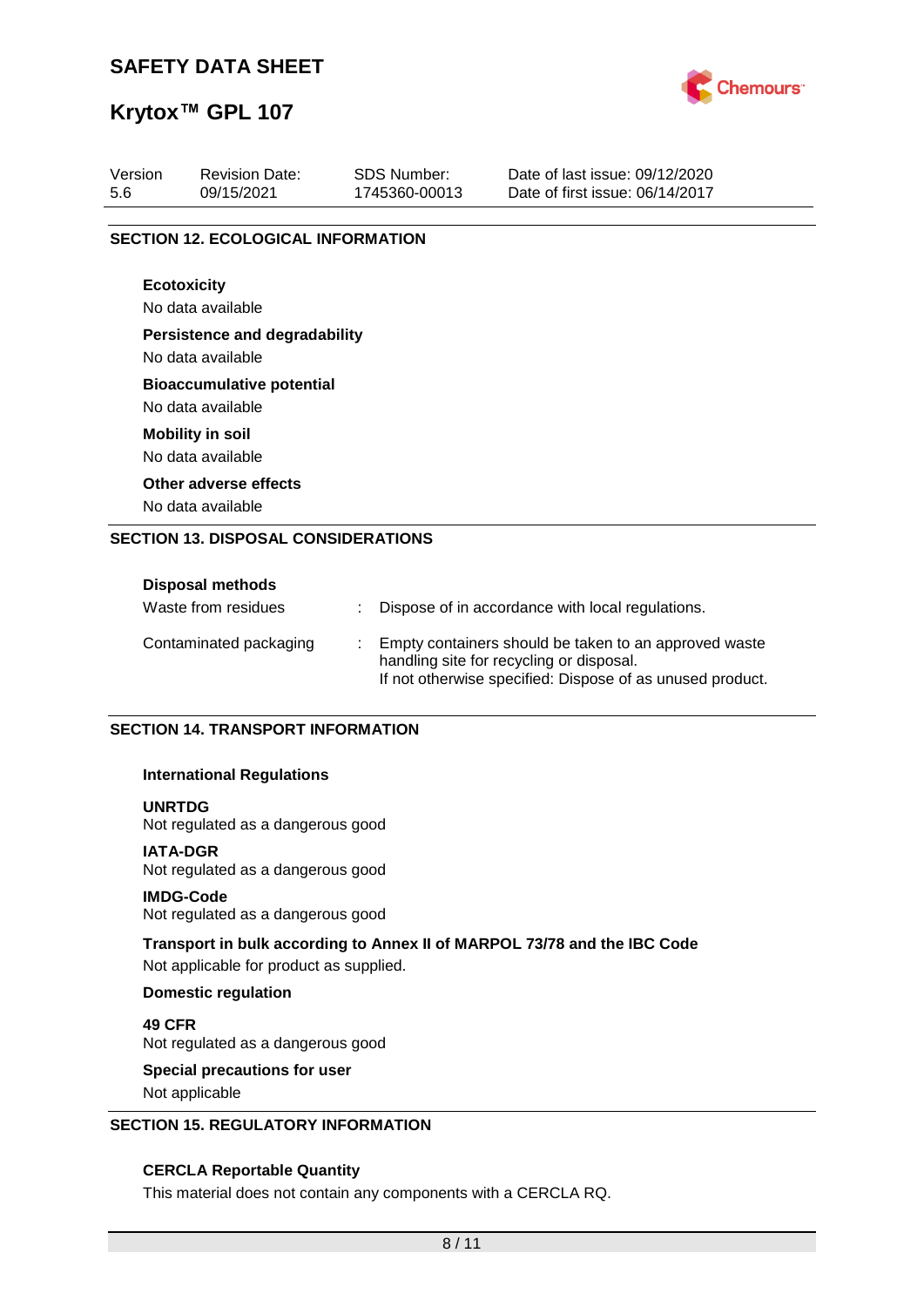

| Version<br>5.6 | <b>Revision Date:</b><br>09/15/2021                         | <b>SDS Number:</b><br>1745360-00013 | Date of last issue: 09/12/2020<br>Date of first issue: 06/14/2017                                                                                                                         |
|----------------|-------------------------------------------------------------|-------------------------------------|-------------------------------------------------------------------------------------------------------------------------------------------------------------------------------------------|
|                | SARA 304 Extremely Hazardous Substances Reportable Quantity |                                     | This material does not contain any components with a section 304 EHS RQ.                                                                                                                  |
|                |                                                             |                                     | <b>SARA 302 Extremely Hazardous Substances Threshold Planning Quantity</b><br>This material does not contain any components with a section 302 EHS TPQ.                                   |
|                | SARA 311/312 Hazards                                        | : No SARA Hazards                   |                                                                                                                                                                                           |
|                | <b>SARA 313</b>                                             |                                     | : This material does not contain any chemical components with<br>known CAS numbers that exceed the threshold (De Minimis)<br>reporting levels established by SARA Title III, Section 313. |
|                | <b>US State Regulations</b>                                 |                                     |                                                                                                                                                                                           |
|                | Pennsylvania Right To Know<br>PFPE fluid                    |                                     | Trade secret                                                                                                                                                                              |
|                | California Prop. 65                                         |                                     |                                                                                                                                                                                           |

WARNING: This product can expose you to chemicals including Pentadecafluorooctanoic acid, which is/are known to the State of California to cause birth defects or other reproductive harm. For more information go to www.P65Warnings.ca.gov. Note to User: This product is not made with PFOA nor is PFOA intentionally present in the product; however, it is possible that PFOA may be present as an impurity at background (environmental) levels.

### **SECTION 16. OTHER INFORMATION**









HMIS® ratings are based on a 0-4 rating scale, with 0 representing minimal hazards or risks, and 4 representing significant hazards or risks. The "\*" represents a chronic hazard, while the "/" represents the absence of a chronic hazard.

Krytox™ and any associated logos are trademarks or copyrights of The Chemours Company FC, LLC.

Chemours™ and the Chemours Logo are trademarks of The Chemours Company. Before use read Chemours safety information.

For further information contact the local Chemours office or nominated distributors.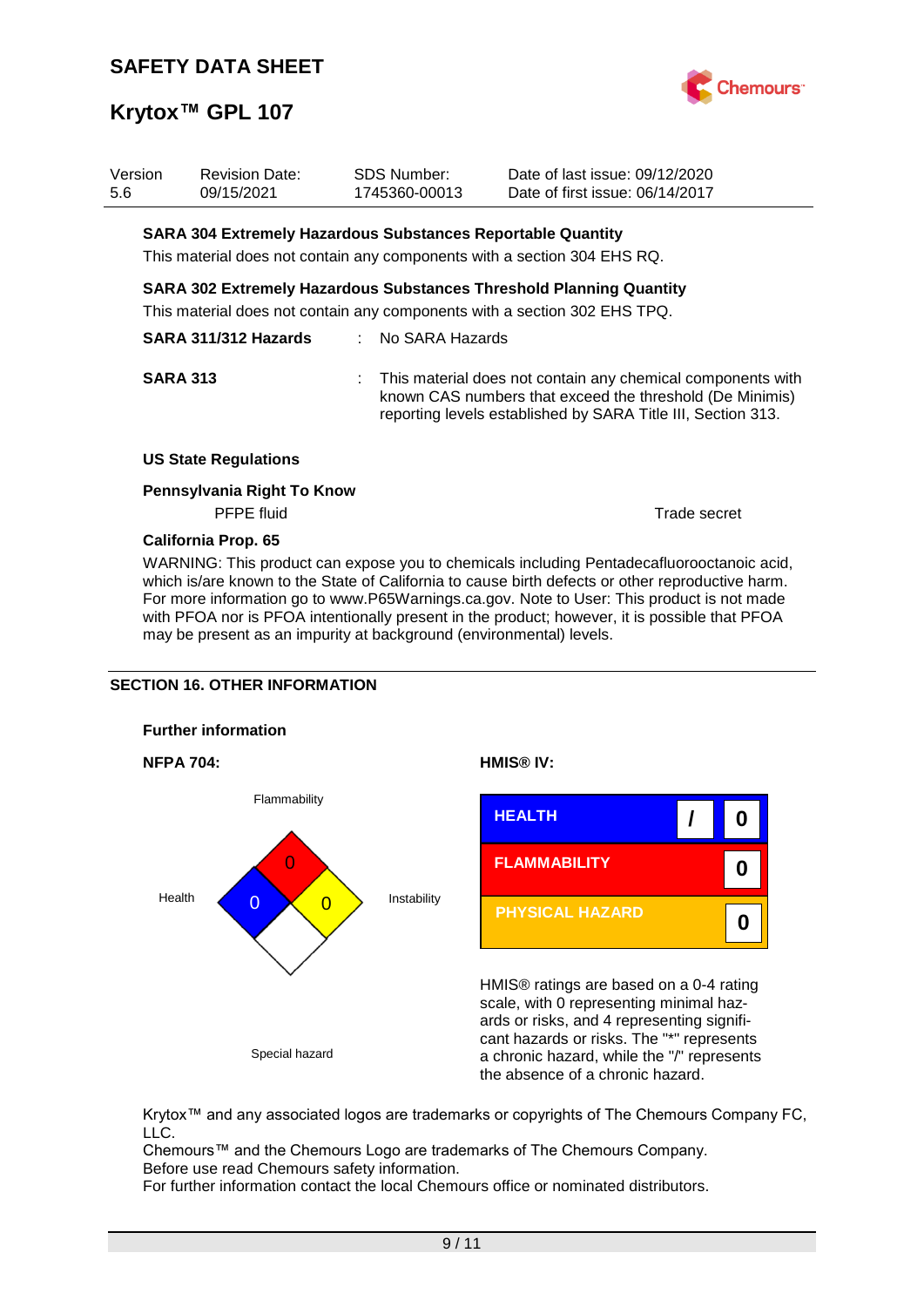

| Version<br>5.6 | <b>Revision Date:</b><br>09/15/2021     | SDS Number:<br>1745360-00013 | Date of last issue: 09/12/2020<br>Date of first issue: 06/14/2017                            |
|----------------|-----------------------------------------|------------------------------|----------------------------------------------------------------------------------------------|
|                | <b>Full text of other abbreviations</b> |                              |                                                                                              |
| <b>ACGIH</b>   |                                         |                              | : USA. ACGIH Threshold Limit Values (TLV)                                                    |
|                | <b>NIOSH REL</b>                        |                              | USA. NIOSH Recommended Exposure Limits                                                       |
| OSHA Z-1       |                                         |                              | USA. Occupational Exposure Limits (OSHA) - Table Z-1 Lim-<br>its for Air Contaminants        |
| OSHA Z-2       |                                         |                              | USA. Occupational Exposure Limits (OSHA) - Table Z-2                                         |
|                | ACGIH / TWA                             |                              | 8-hour, time-weighted average                                                                |
|                | <b>ACGIH / STEL</b>                     |                              | Short-term exposure limit                                                                    |
|                | ACGIH / C                               |                              | Ceiling limit                                                                                |
|                | NIOSH REL / TWA                         |                              | Time-weighted average concentration for up to a 10-hour<br>workday during a 40-hour workweek |
| NIOSH REL / ST |                                         |                              | : STEL - 15-minute TWA exposure that should not be exceeded<br>at any time during a workday  |
|                | NIOSH REL / C                           |                              | Ceiling value not be exceeded at any time.                                                   |
|                | OSHA Z-1 / TWA                          |                              | 8-hour time weighted average                                                                 |
|                | OSHA Z-2 / TWA                          |                              | 8-hour time weighted average                                                                 |

AIIC - Australian Inventory of Industrial Chemicals; ASTM - American Society for the Testing of Materials; bw - Body weight; CERCLA - Comprehensive Environmental Response, Compensation, and Liability Act; CMR - Carcinogen, Mutagen or Reproductive Toxicant; DIN - Standard of the German Institute for Standardisation; DOT - Department of Transportation; DSL - Domestic Substances List (Canada); ECx - Concentration associated with x% response; EHS - Extremely Hazardous Substance; ELx - Loading rate associated with x% response; EmS - Emergency Schedule; ENCS - Existing and New Chemical Substances (Japan); ErCx - Concentration associated with x% growth rate response; ERG - Emergency Response Guide; GHS - Globally Harmonized System; GLP - Good Laboratory Practice; HMIS - Hazardous Materials Identification System; IARC - International Agency for Research on Cancer; IATA - International Air Transport Association; IBC - International Code for the Construction and Equipment of Ships carrying Dangerous Chemicals in Bulk; IC50 - Half maximal inhibitory concentration; ICAO - International Civil Aviation Organization; IECSC - Inventory of Existing Chemical Substances in China; IMDG - International Maritime Dangerous Goods; IMO - International Maritime Organization; ISHL - Industrial Safety and Health Law (Japan); ISO - International Organisation for Standardization; KECI - Korea Existing Chemicals Inventory; LC50 - Lethal Concentration to 50 % of a test population; LD50 - Lethal Dose to 50% of a test population (Median Lethal Dose); MARPOL - International Convention for the Prevention of Pollution from Ships; MSHA - Mine Safety and Health Administration; n.o.s. - Not Otherwise Specified; NFPA - National Fire Protection Association; NO(A)EC - No Observed (Adverse) Effect Concentration; NO(A)EL - No Observed (Adverse) Effect Level; NOELR - No Observable Effect Loading Rate; NTP - National Toxicology Program; NZIoC - New Zealand Inventory of Chemicals; OECD - Organization for Economic Co-operation and Development; OPPTS - Office of Chemical Safety and Pollution Prevention; PBT - Persistent, Bioaccumulative and Toxic substance; PICCS - Philippines Inventory of Chemicals and Chemical Substances; (Q)SAR - (Quantitative) Structure Activity Relationship; RCRA - Resource Conservation and Recovery Act; REACH - Regulation (EC) No 1907/2006 of the European Parliament and of the Council concerning the Registration, Evaluation, Authorisation and Restriction of Chemicals; RQ - Reportable Quantity; SADT - Self-Accelerating Decomposition Temperature; SARA - Superfund Amendments and Reauthorization Act; SDS - Safety Data Sheet; TCSI - Taiwan Chemical Substance Inventory; TECI - Thailand Existing Chemicals Inventory; TSCA - Toxic Substances Control Act (United States); UN - United Nations; UNRTDG - United Nations Recommendations on the Transport of Dangerous Goods; vPvB - Very Persistent and Very Bioaccumulative

Sources of key data used to compile the Material Safety Data Sheet

Internal technical data, data from raw material SDSs, OECD eChem Portal search results and European Chemicals Agency, http://echa.europa.eu/